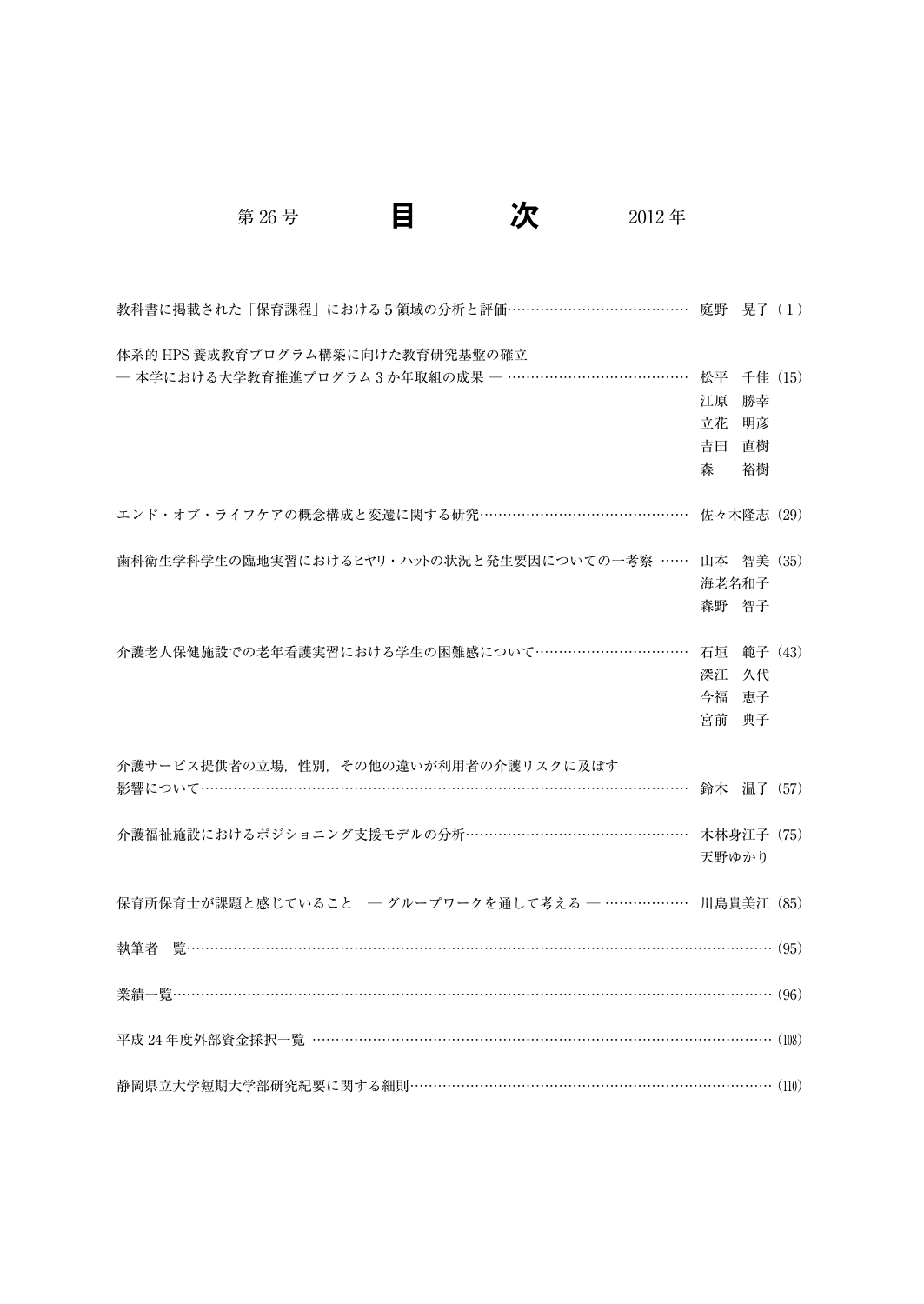# Annual Report of University of Shizuoka, Junior College

(Shizuoka Kenritsu Daigaku Tanki Daigakubu)

| No.26                                                                                                                      | 2012                                                                                                                                                                             |
|----------------------------------------------------------------------------------------------------------------------------|----------------------------------------------------------------------------------------------------------------------------------------------------------------------------------|
| NIWANO Akiko                                                                                                               | The Analysis and Estimation of Five Domains about the Childcare Course in Textbook …………… (1)                                                                                     |
| MATSUDAIRA Chika<br>MORI Hiroki                                                                                            | EBARA Katsuyuki TACHIBANA Akehiko<br>YOSHIDA Naoki<br>The Project for Establishing the First Hospital Play Specialist Education Program Based on Academic Research and Practice. |
|                                                                                                                            |                                                                                                                                                                                  |
| SASAKI Takashi                                                                                                             | Study on the Concept Formation of End-of-Life Care and its Changes ………………………………… (29)                                                                                            |
| YAMAMOTO Tomomi<br>EBINA Kazuko<br>Examination on the Situations and Causes of the Incident in Clinical Training of Dental | MORINO Tomoko<br>Hygiene Students (25)                                                                                                                                           |
| ISHIGAKI Noriko<br>Students' Feelings of Difficulty in Clinical Practice of Gerontological Nursing in                      | FUKAE Hisayo IMAFUKU Keiko MIYAMAE Noriko                                                                                                                                        |
| SUZUKI Atsuko                                                                                                              | A Study about the Influence that a Difference of Stage, Sexuality, Age of a Care Service Donor                                                                                   |
| AMANO Yukari<br>KIBAYASHI Mieko                                                                                            | The Postural Management Support Model in nursing home ………………………………………… (75)                                                                                                      |
| KAWASHIMA Kimie<br>Issues that nursery schools and nursery teachers are facing                                             | - Deepening your knowledge through group work - ……………………………………………………………………………………… (85)                                                                                           |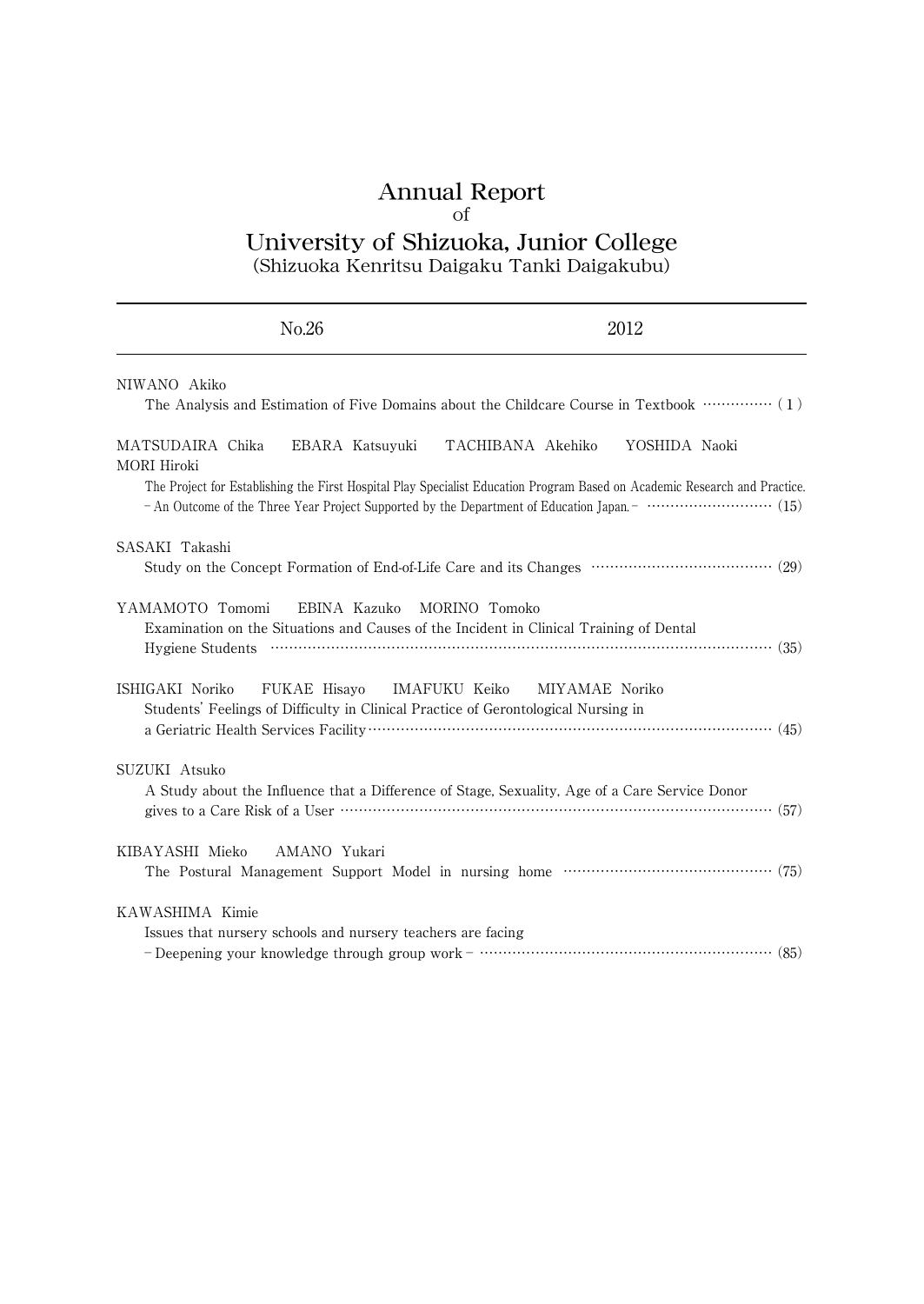| E<br>第 26 - W号<br>2012年                                                    |       |
|----------------------------------------------------------------------------|-------|
| (http://oshika.u-shizuoka-ken.ac.jp/outline/research/)                     |       |
| 1. 発達的観点からみた女性の親との心理的距離と性格特性の関係 (2) ……………………………… 三田 英二                     |       |
|                                                                            |       |
| 2.育児期の夫婦関係における「対等性」の認知の変化の考察………………………………………… 庭野 晃子<br>―「非対等」認知の契機に注目した分析 ― |       |
|                                                                            |       |
| 3. 社会福祉士実習教育における教育評価の検討………………………………………………………… 伊藤                           | 恵美    |
| - 学生の実習報告書のテキストマイニング分析を通して -                                               | 井上 孝代 |
| いとう たけひこ                                                                   |       |

| 4. 高齢者の終末ケアに関する先行研究の考察…………………………………………………………………佐々木隆志 |  |
|------------------------------------------------------|--|
|------------------------------------------------------|--|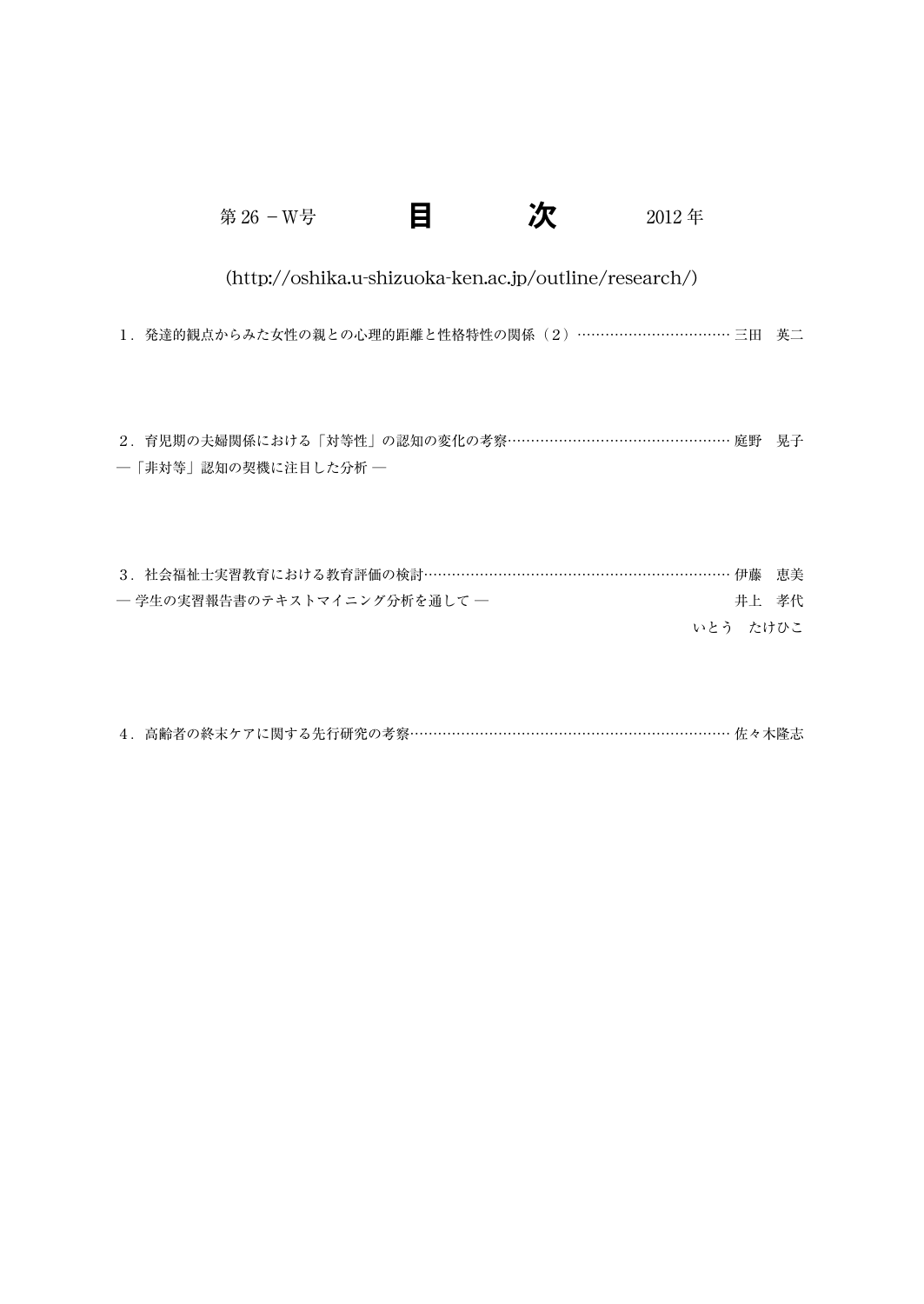# Annual Report (Web Edition) of

University of Shizuoka, Junior College (Shizuoka Kenritsu Daigaku Tanki Daigakubu)

http://oshika.u-shizuoka-ken.ac.jp/outline/research/

| $No.26 - W$ | 2012 |
|-------------|------|
|             |      |

#### 1.MITA Eiji

Relation between psychological distance and Personality trait with women's parents from the viewpoint concerning development.

# 2.NIWANO Akiko

The Consideration of "Equity" cognitive change into the marital relationship of a childcare term : Analysis which focused on the opportunity of "Unequity" cognition

### 3.ITO Emi, INOUE Takayo, ITO Takehiko

Educational evaluation for the Social Work Practical Training

- A Text mining Analysis of Students' Final Reports -

## 4.SASAKI Takashi

Consideration on Previous Researches on End-stage Care for the Elderly